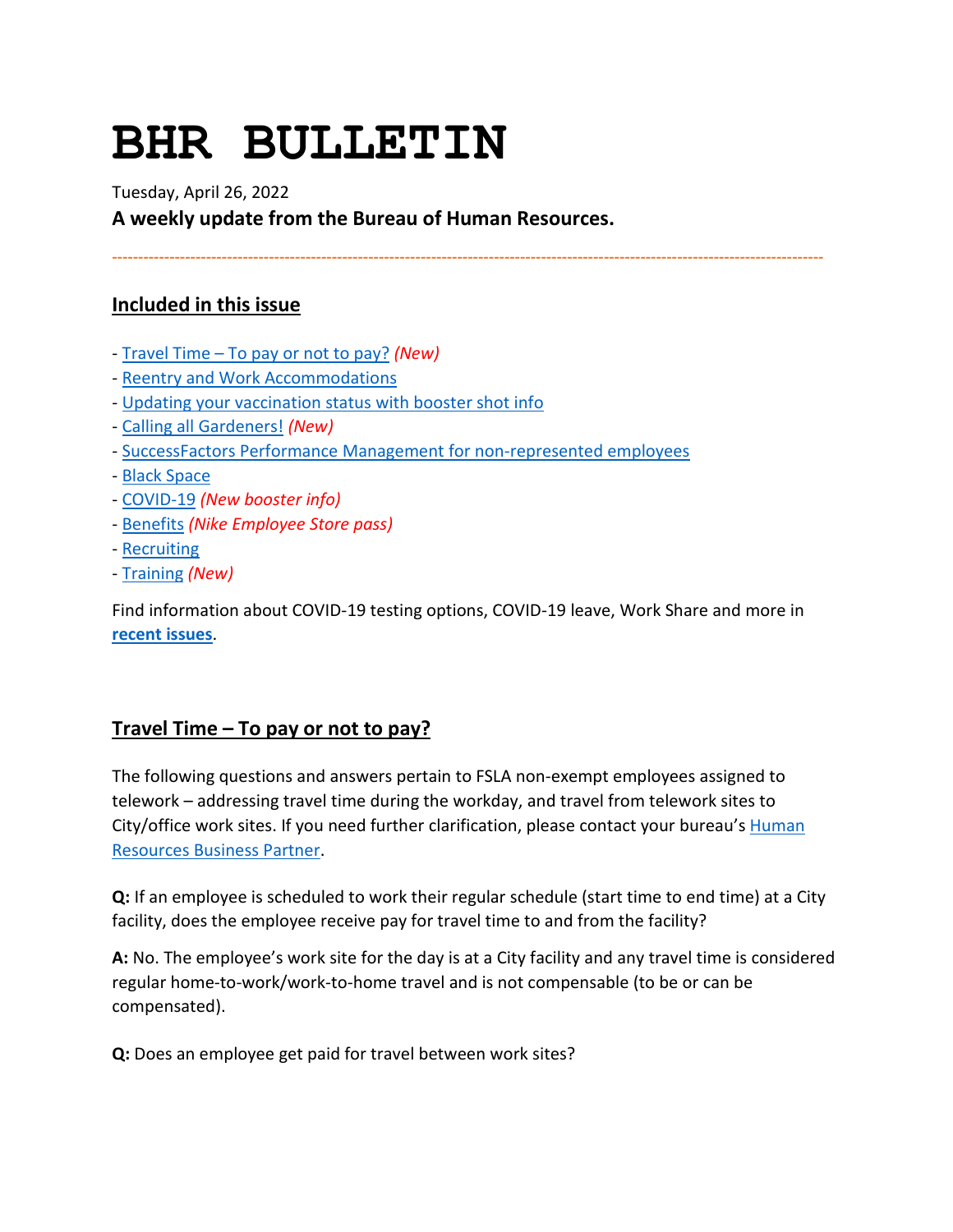**A:** Yes, travel between work sites includes travel within a single day between multiple work sites and is compensable time if an employee must travel *to accomplish their day's work*. For example, if an employee begins their day at their telework location and needs to travel to a City facility, *to accomplish their day's work,* the travel time to and from the City facility is compensable. **Note:** Please continue to read questions and answers below on splitting time between two or more work sites based on different scenarios.

**Q:** If an employee is teleworking and travels to a City facility for a meeting or other workrelated business before or after their regularly scheduled shift, does the employee receive pay for the travel time?

**A:**

- a. The employee's telework location is their work site for the day, therefore, the employee is "on the clock" once travel time occurs to a City facility (the employee would need to follow internal bureau policies when working outside of their regularly scheduled hours).
- b. An employee must be paid in accordance with HR Administrative rules, union contracts and federal/state laws, including any overtime for compensable travel hours.

**Q:** If an employee is traveling from one work site to another work site for business reasons, are they eligible for mileage reimbursement?

## **A:**

- a. An employee who uses their own personal vehicle for travel between different work sites is eligible for mileage reimbursement. **Note:** This is subject to preauthorization from the employee's supervisor as the supervisor may require the employee to check out a City Fleet vehicle instead.
- b. Here is the link to the mileage reimbursement policies and form: Mileage Reimbursement [Guidelines | Forms | The City of Portland, Oregon \(portlandoregon.gov\)](https://www.portlandoregon.gov/revenue/index.cfm?&a=481636)

**Q:** If a telework employee works half of the day at a City facility and the other half of the day at their telework location, does the employee receive pay for their travel time to either of these locations, (depending on where they start and end their day)?

**A:**

- a. The employee's workday starts at a City facility, therefore, that is considered their work site for the day.
- b. The employee does not receive compensation to commute to the City facility and needs to arrive at their scheduled work time.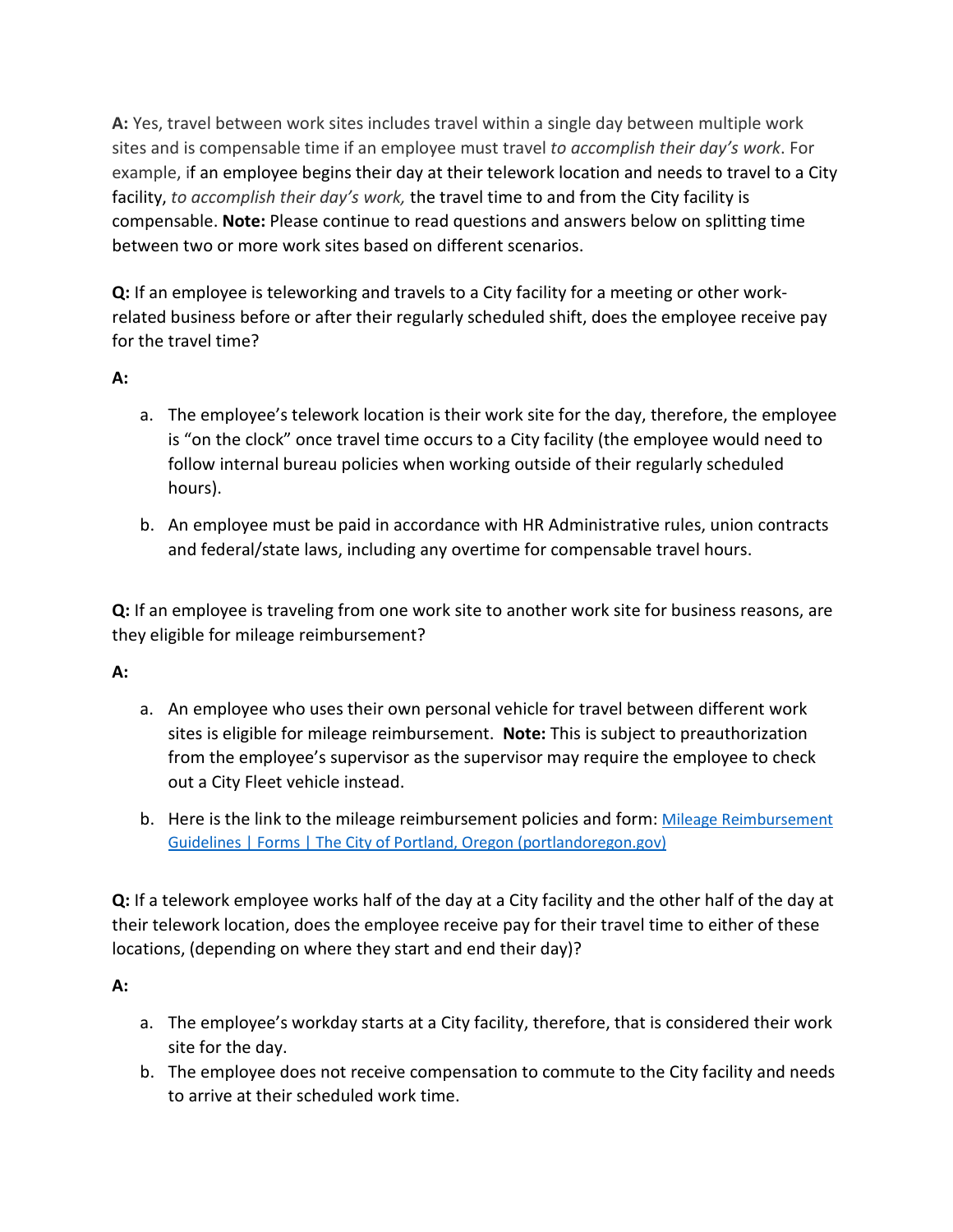c. If the employee needs to travel to another work location, including their telework location, to accomplish their day's work the time is compensable. Note: If the employee made the choice to finish the day's work at their telework location, but could have remained at the City facility to complete work, then travel time is not compensable. However, if the employee's supervisor determined that only a half-day at one location and half a day at another location met business needs then the travel time is compensable.

**Q:** An employee is designated as an essential worker, but the bureau has permitted the employee to work from home for a day. Do they receive pay for their travel time to a City facility?

**A:**

- a. Yes, the same criteria applies whether an employee is an essential worker or not.
- b. The definition of an essential worker has a different interpretation when it is weather related than during a pandemic – if an employee had the capabilities with City resources to work from home, then the directive was to work from home.

References: [Oregon Bureau of Labor & Industries](https://www.oregon.gov/boli/workers/Pages/travel-time-mileage.aspx) (BOLI) [City of Portland Labor Agreements](https://www.portland.gov/bhr/employee-relations/labor-relations/labor-agreements) [Human Resource Administrative Rules](https://www.portland.gov/bhr/employee-relations/administrative-rules) (HRARs)

# <span id="page-2-0"></span>**Reentry and Work Accommodations**

If you are someone with a disability, pregnant, and/or observe a religious practice, and in need of an accommodation to perform your job, please contact your Human Resources Business Partner (HRBP) for assistance. [HRBP Bureau Assignments](https://www.portlandoregon.gov/bhr/article/430513)

# <span id="page-2-1"></span>**Updating your vaccination status with booster shot info**

The City now has the capability to accept booster shot information if employees want to update their COVID-19 vaccination status. This is not a requirement. Reporting booster information is entirely up to you.

For those with access to a City computer as well as access to the City's network, booster information can be added to your vaccination status form online through th[e CityLink Portal,](https://www.portlandoregon.gov/employee/50542)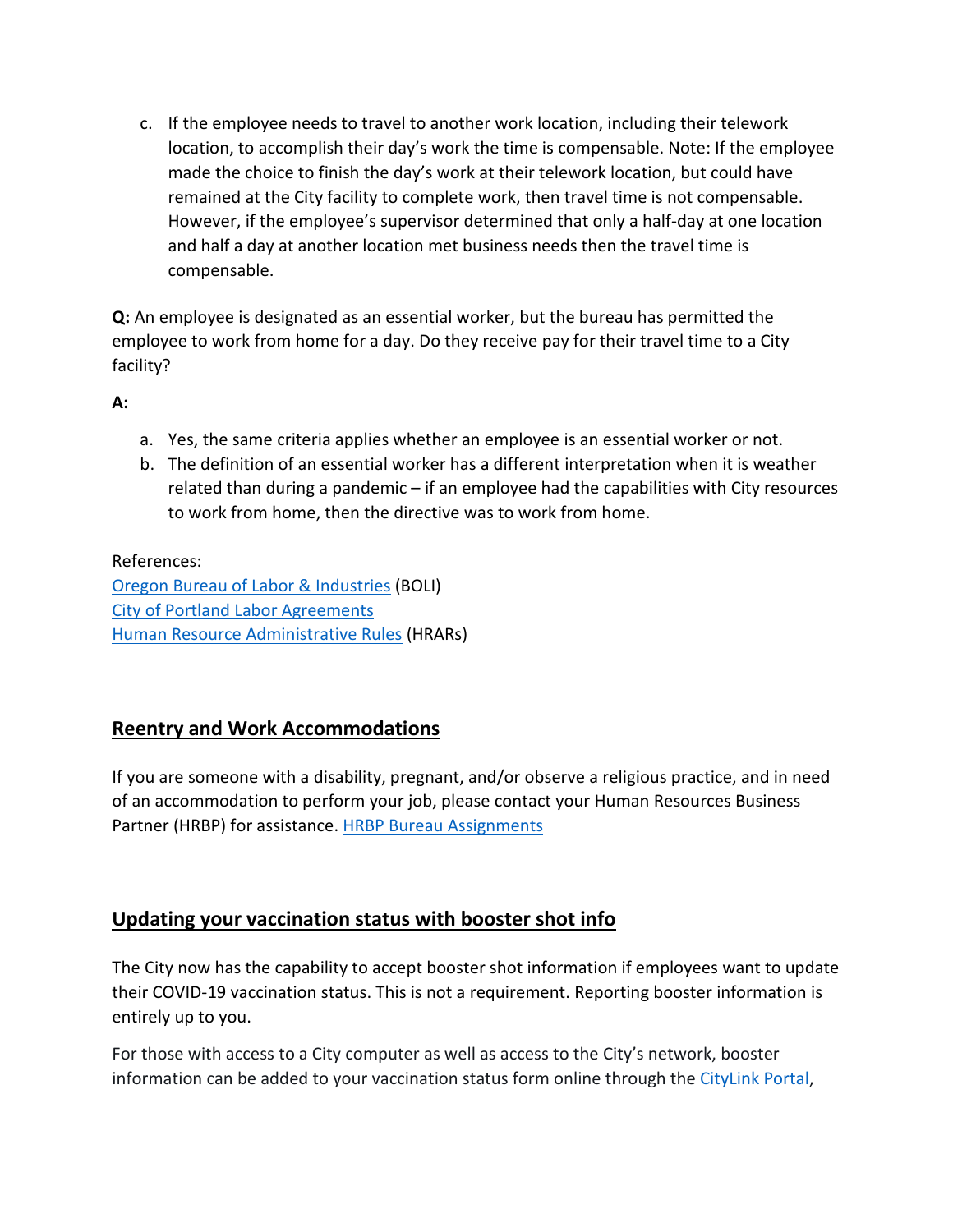where you will again find the "My Vaccination Status" tab. Click the tab to access the vaccination status form, then update your status with booster information.

For those who have internet access but do not have access to the City's network, you can update your vaccination status online here: [Employee COVID-19 Vaccination Status Form](https://app.smartsheet.com/b/form/1630264465a1445bae728de4615f96a7)  [\(smartsheet.com\).](https://app.smartsheet.com/b/form/1630264465a1445bae728de4615f96a7)

If you have questions, please email [bhrcommunications@portlandoregon.gov.](mailto:bhrcommunications@portlandoregon.gov)

# <span id="page-3-0"></span>**Calling all Gardeners – Free Compost Days are back!**

For the fifth year in a row, PBOT is making spring gardening cheaper and easier with the gift of free compost! Every fall, PBOT collects leaves from city streets and converts them into highquality compost. This spring, we have so much compost, we're giving it away for free!

The giveaway started last week and goes through May 1, in celebration of Earth Day. Portlanders can pick up their FREE compost at our Sunderland Maintenance Yard, 9325 NE Sunderland Rd., from 7 a.m. to 5 p.m. This offer ends May 1 or when we run out of compost, so don't delay. If you have an open-bed vehicle, PBOT will load the compost for you. If you want to bag your own, bring your own shovel and bags.

[RSVP for Free Compost Days on Facebook.](https://www.facebook.com/events/944836319562568/944844456228421?active_tab=about&utm_medium=email&utm_source=govdelivery) [Learn more about Free Compost Days online.](https://www.portland.gov/transportation/events/2022/4/22/free-compost-days)

Questions? Call 503-823-3500. Happy gardening!

# <span id="page-3-1"></span>**SuccessFactors Performance Management for non-represented employees**



#### **It's time to Align!**

The Align phase of our performance cycle runs from April 1 - July 14.

During this phase, there are a few actions that are required to ensure that performance forms can be equitably calibrated by each bureau, including:

## **1.) You and your manager hold a third quarterly check-in on your objectives and key results.**

• Managers need to conduct a check-in with each of their direct reports, enter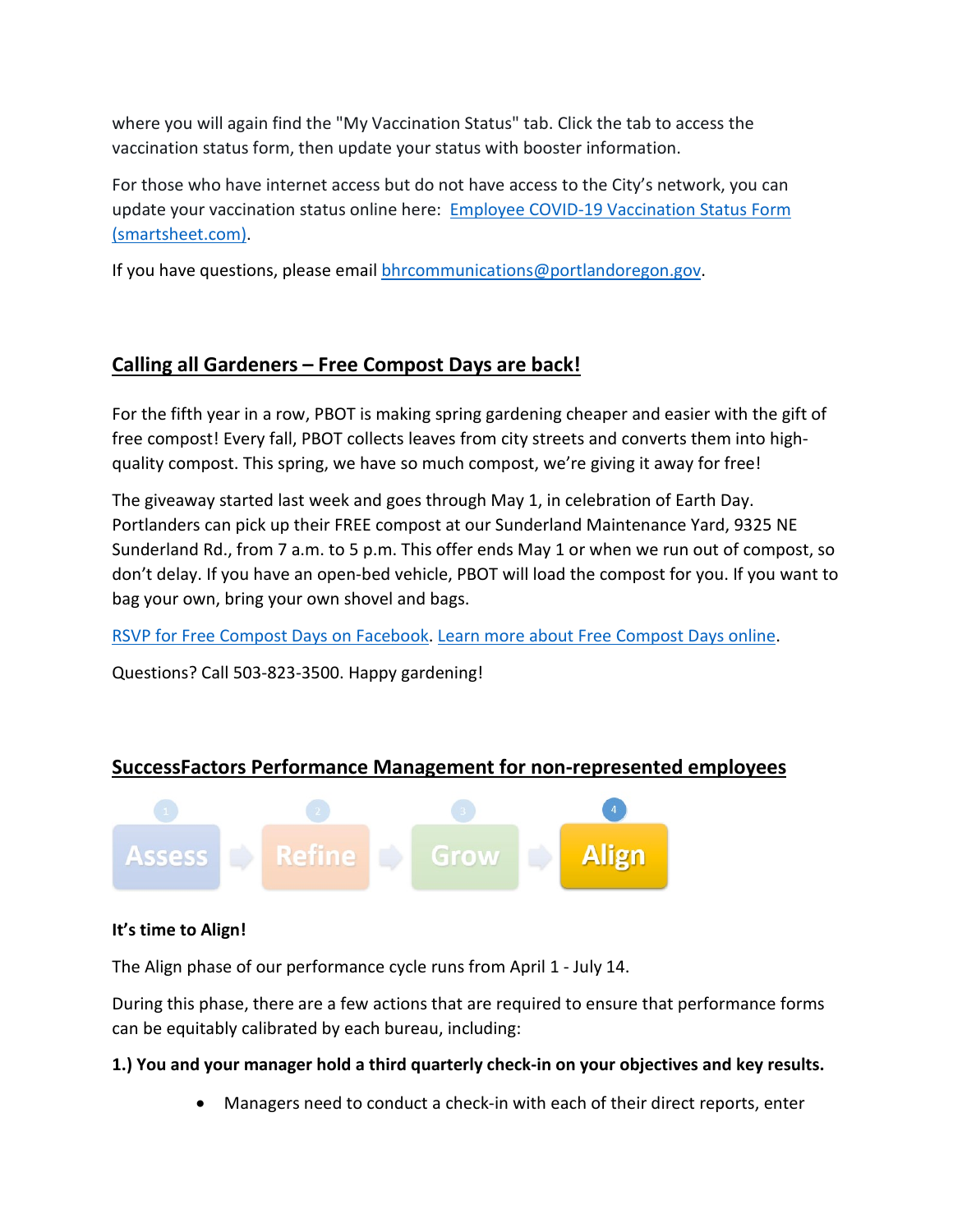date discussion completed and click the "Discussion Completed" button.

#### **2.) Once the check-in is complete, employees enter [their self-assessment.](https://www.youtube.com/watch?v=tNG9-r8GYZ0)**

- Select a self-rating for each objective using the five-point rating scale.
- Add any overall comments.
- Send to "Next Step."

## **3.) Once the self-assessment is complete, the [manager will need to enter their assessment.](https://www.youtube.com/watch?v=IGGClEgPQTU)**

- Manager selects a rating for each objective using the five-point rating scale.
- Add any comments they wish to make.
- Manager will add together the average People and Service objective ratings, select an overall rating as well as the appropriate merit award.

## **4.) The combined review will then go to the bureau's senior leadership for a calibration review process to ensure overall equity in year-end ratings.**

For bureaus to hold year-end calibration sessions before the end of this phase, your bureau may be announcing a specific timeline for each of these abovementioned steps.

Please work with your manager or supervisor to perform your respective tasks as soon as possible during this phase of our process.

[HRAR 9.02](https://www.portland.gov/sites/default/files/2020-06/9.02-performance-management_0.pdf) sets citywide policy on merit awards for eligible staff which are, "based on available resources, the maximum amount of merit pay that may be awarded to eligible staff shall be determined annually by City Council." This coming July, City Council approved a merit award budget of 2% and this year's merit matrix can be accessed on the [Performance and](https://www.portlandoregon.gov/bhr/article/799199)  [Development Process webpage.](https://www.portlandoregon.gov/bhr/article/799199)

# <span id="page-4-0"></span>**Black Space**

This meeting is specifically for City of Portland's Black employees. We will provide support where needed and work together to identify common experiences as well as ways the City can better support and retain Black employees.

Meetings occur on the third Tuesday of every month, 1-2:30 p.m. Join Zoom Meeting at <https://us02web.zoom.us/j/81234850345?pwd=TDJGN1ZWNDVlLzJXZEtHcHJFRWErdz09>

Meeting ID: 812 3485 0345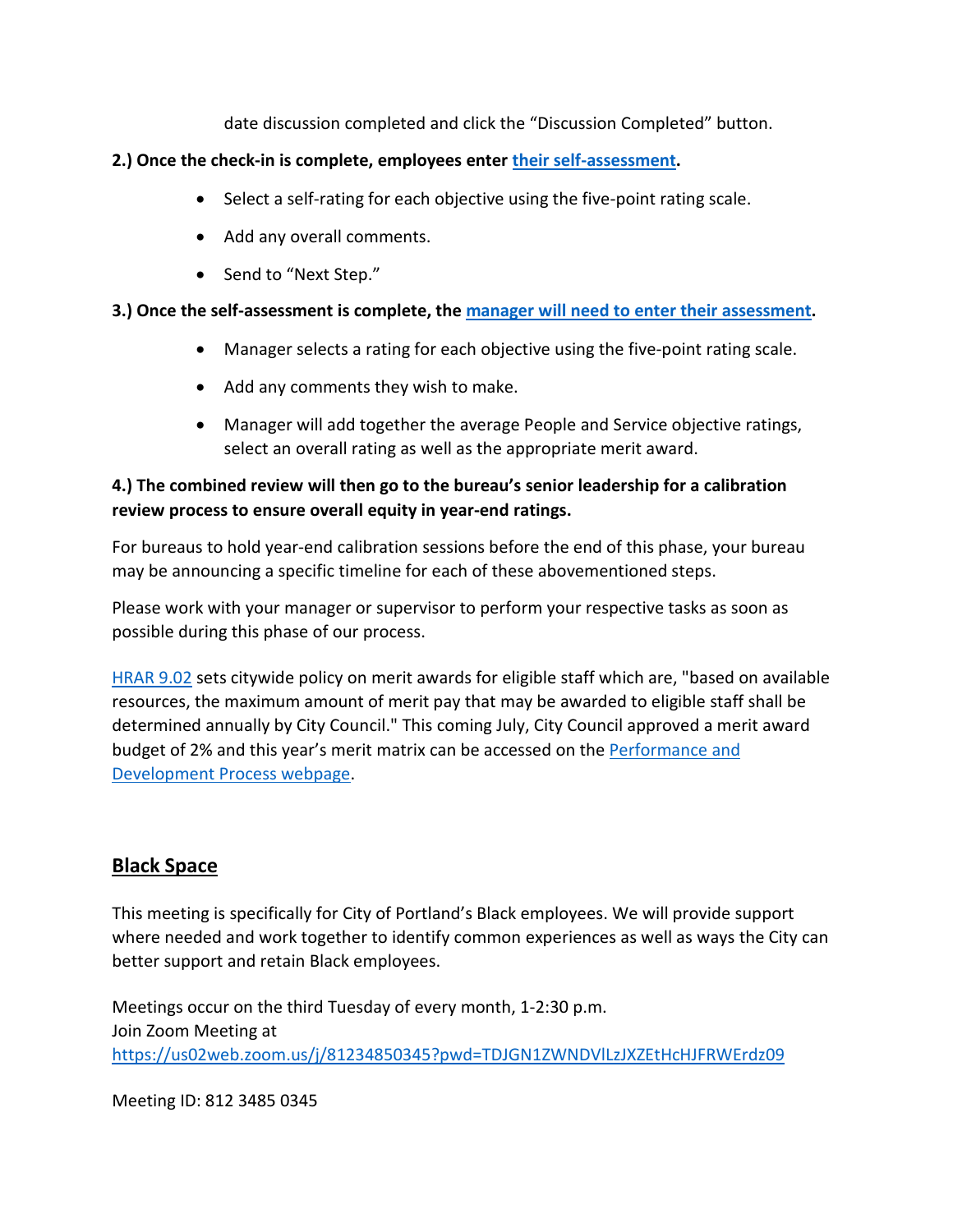Passcode: 230082 One tap mobile +16699006833,,81234850345#,,,,\*230082# US (San Jose) +12532158782,,81234850345#,,,,\*230082# US (Tacoma)

## <span id="page-5-0"></span>**COVID-19**

#### **Booster Shots**

The COVID-19 vaccines are still effective in preventing severe disease, yet protection can lessen over time. A [booster shot](https://www.cdc.gov/coronavirus/2019-ncov/vaccines/booster-shot.html) is an additional shot recommended for all vaccinated adults to get longer lasting protection. Many vaccines need boosters after a period.

**Q:** Do I need a COVID-19 vaccine booster?

**A**: Yes. The City does not require it, but the CDC recommends it. The protection COVID-19 vaccines provide decreases over time, especially for certain groups of people.

• [Recent data](https://www.cdc.gov/vaccines/acip/meetings/downloads/slides-2021-11-19/06-COVID-Oliver-508.pdf) suggest their effectiveness at preventing infection or severe illness wanes over time, especially in people ages 65 years and older.

The emergence of the variants further emphasizes the importance of vaccination, boosters and prevention efforts needed to protect against COVID-19.

CDC recommends everyone ages 12 and older get a booster for the best protection against COVID-19.

• Data show that an mRNA booster increases the immune response, which improves protection against getting a serious COVID-19 infection.

#### **Q:** If we need a booster, are the vaccines working?

**A:** Yes. [COVID-19 vaccines are working well](https://www.cdc.gov/coronavirus/2019-ncov/vaccines/effectiveness/work.html) to prevent severe illness, hospitalization and death. However, public health experts see reduced protection over time against mild and moderate disease, especially among certain populations.

**Q:** Do boosters have the same ingredients as existing vaccines?

**A:** Yes. COVID-19 boosters are the same ingredients (formulation) as the current COVID-19 vaccines. However, in the case of a Moderna COVID-19 vaccine booster, the dose is half the amount of the vaccine people get for their primary series.

**Q:** Am I still considered "fully vaccinated" if I don't get a booster?

**A:** Yes, the definition of fully vaccinated has not changed and does not include a booster. Everyone is still considered fully vaccinated two weeks after their second dose in a two-dose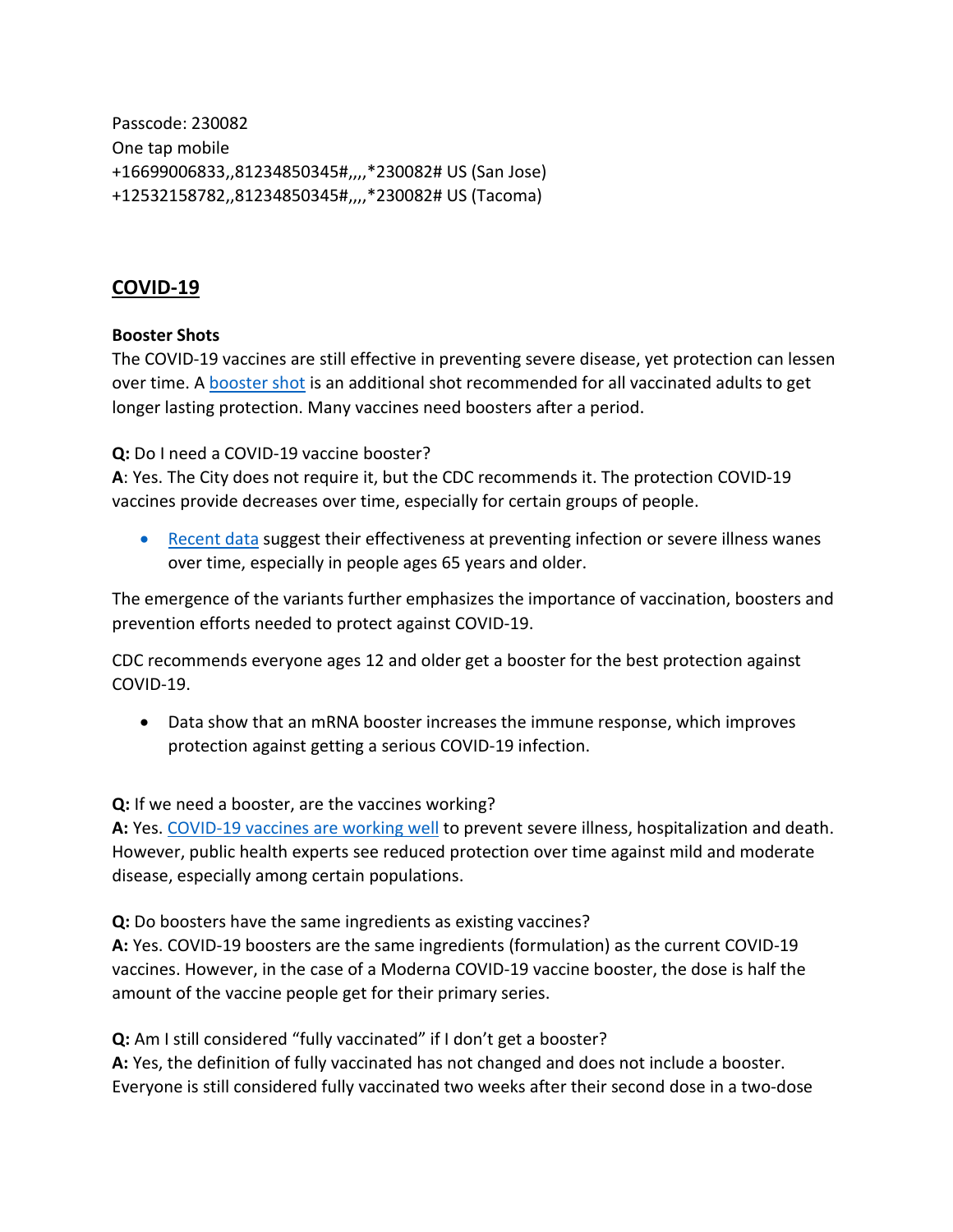series, such as the Pfizer-BioNTech and Moderna vaccines, or two weeks after the single-dose J&J/Janssen vaccine. Fully vaccinated, however, is not the same as having the best protection. People are best protected when they [stay up to date with COVID-19 vaccinations,](https://www.cdc.gov/coronavirus/2019-ncov/vaccines/stay-up-to-date.html) which includes getting boosters when eligible.

**Q:** Where can I get a booster? **A:** To get a booster shot:

- Contact your healthcare provider.
- Ask your local pharmacy.
- Call 2-1-1.
- Visi[t GetVaccinated.Oregon.gov.](https://getvaccinated.oregon.gov/#/)
- [Visit a weekly clinic.](https://www.multco.us/novel-coronavirus-covid-19/upcoming-covid-19-vaccination-clinics)

As we move forward, we will continue to answer questions related to COVID-19 vaccinations. The intent of the information is to help you make an informed decision about vaccination. Please submit vaccination questions to [Joel.Michels@portlandoregon.gov.](mailto:Joel.Michels@portlandoregon.gov) Answers will be provided in the following week's BHR Bulletin an[d a compiled list is posted here.](https://www.portlandoregon.gov/bhr/article/797240)

The information provided is taken from the Centers for Disease Control and Prevention [\(CDC\)](https://www.cdc.gov/coronavirus/2019-ncov/vaccines/index.html) and Oregon Health Authority [\(OHA\)](https://covidvaccine.oregon.gov/) resources with input from our own Joel Michels, Nurse Practitioner, Occupational Health and Well-being Program Manager.

[The City's COVID-19 Response page is available here.](https://www.portlandoregon.gov/bhr/index.cfm?&c=81055)

# <span id="page-6-0"></span>**Benefits**

## **[Nike Employee Store Pass | Portland.gov](https://www.portland.gov/bhr/benefit-offerings/news/2021/10/26/nike-employee-store-pass-0)**

Just in time for that spring workout commitment! City of Portland employees can visit the Nike Employee Store and use the provided pass one time through Sunday, May 1, 2022.

## **National Infertility Awareness Week: April 24-30**

Please join Carrot's Chief Medical Officer and Co-Founder Asima Ahmad, MD, MPH, for a free, [virtual event](https://zoom.us/webinar/register/3016480587110/WN_ILPepDHLTXqroZZ8uAvHkw) to hear the founding story behind Carrot and what she specifically wants you to know about infertility. We invite you to wear orange to our exclusive virtual event. As a part of the #WearOrange campaign hosted by U.S.-based organization, RESOLVE, together, we can all join the infertility conversation, remind others they're not alone, and collectively raise awareness for this important topic.

Wednesday, April 27, 9 a.m.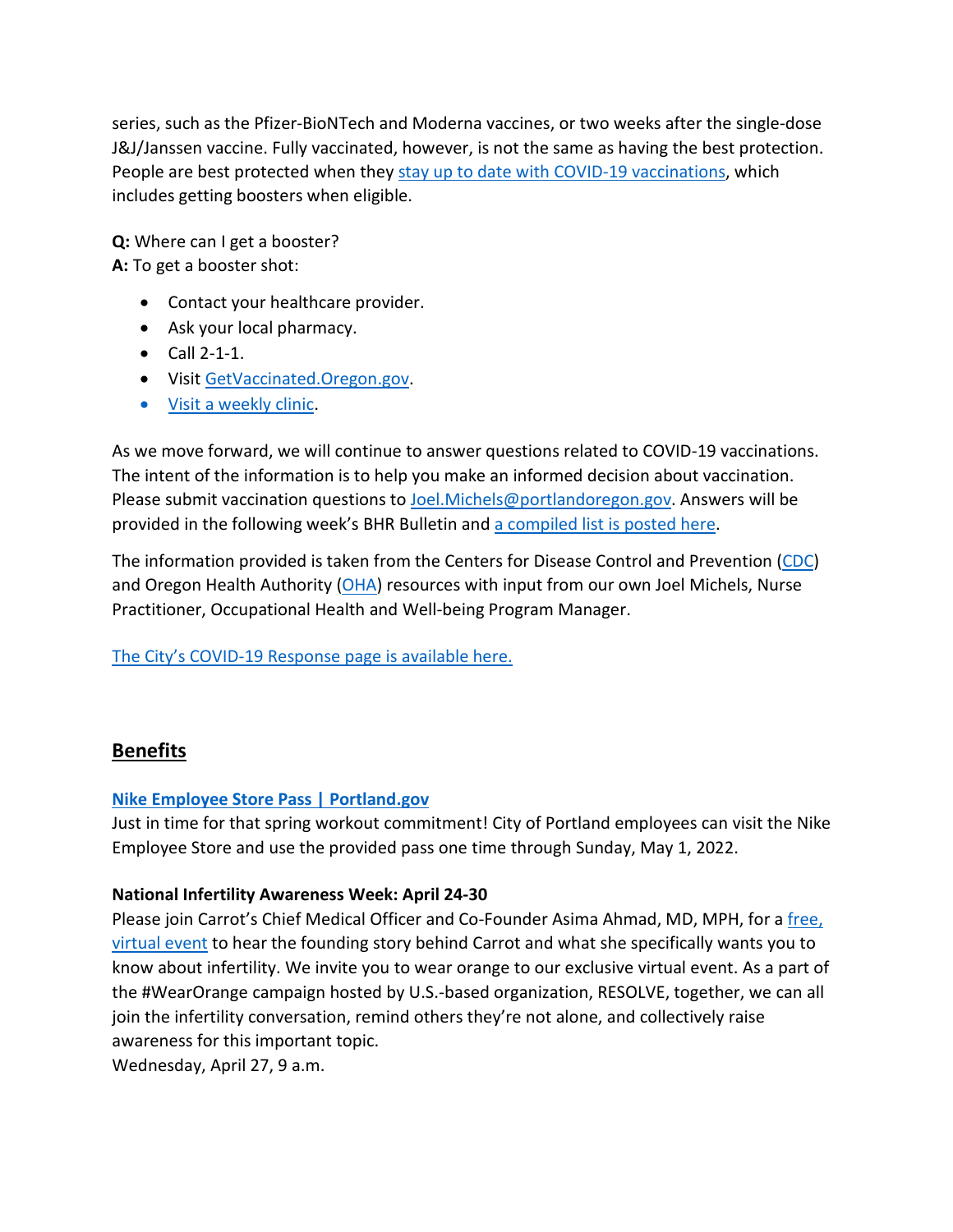If you or your partner can't make it, a recording of the virtual event will be emailed to all those who register, and will be posted in the [Resource Center](https://zoom.us/webinar/register/5016480591516/WN_ILPepDHLTXqroZZ8uAvHkw) on the Carrot website.

#### **Infertility resources for you**

When it comes to infertility, there's a lot of information out there. Below, we've rounded up three expert-authored resources from Carrot to help you learn more.

- [Infertility: Overview](https://app.get-carrot.com/read/Fertility/Infertility:-Overview?utm_medium=email&utm_source=employ&utm_campaign=en_c_ee__apr22__email_&utm_content=infertaware&utm_term=)  Check out this article for a general overview of what infertility is, and some of the causes.
- [Infertility: Treatments](https://app.get-carrot.com/read/Fertility/Infertility:-Treatments?utm_medium=email&utm_source=employ&utm_campaign=en_c_ee__apr22__email_&utm_content=infertaware&utm_term=)  Read this article to better understand the different options to treat infertility.
- [Male infertility and pursuing parenthood](https://www.get-carrot.com/blog/baby-steps-josephs-story)  Joseph's story Learn more about Joseph, a 35-year-old man from New York, and his journey to parenthood.

#### **Online Benefits Enrollment System**

The City's Health & Financial Benefits team transitioned to a new online benefits enrollment system as of April 1, 2022. The new system allows us to house active employees and Retiree/COBRA participant enrollments within the same system for the first time. Employee information, plan selections, and dependent information carried forward to the new system. Beneficiary information is stored within our previous system and will be good through June 30, 2022. During open enrollment, we hope you'll take time to review the new system, your plan elections and set beneficiary allocations.

If you are a new employee needing to make your benefit elections, a current employee needing to make changes to your benefits due to a qualifying life event, or want to set your beneficiary allocations, please login to the new enrollment portal at [www.portland.gov/benefits.](https://www.portland.gov/benefits) If you have any questions, please contact the benefits office at [benefits@portlandoregon.gov.](mailto:benefits@portlandoregon.gov)

Thank you for your patience as we update our systems to better serve employees and plan participants.

**CityStrong GuidanceResources: a free and confidential Employee Assistance Program (EAP)**  Provided by the City of Portland, offering support for personal and work-related issues. Professionally trained Guidance Consultants are available 24 hours a day, 7 days a week, 365 days a year.

CityStrong GuidanceResources contact info: 855.888.9891 [guidanceresources.com](https://www.guidanceresources.com/groWeb/login/login.xhtml) App: GuidanceNow Web ID: CityStrong

#### **Webinars**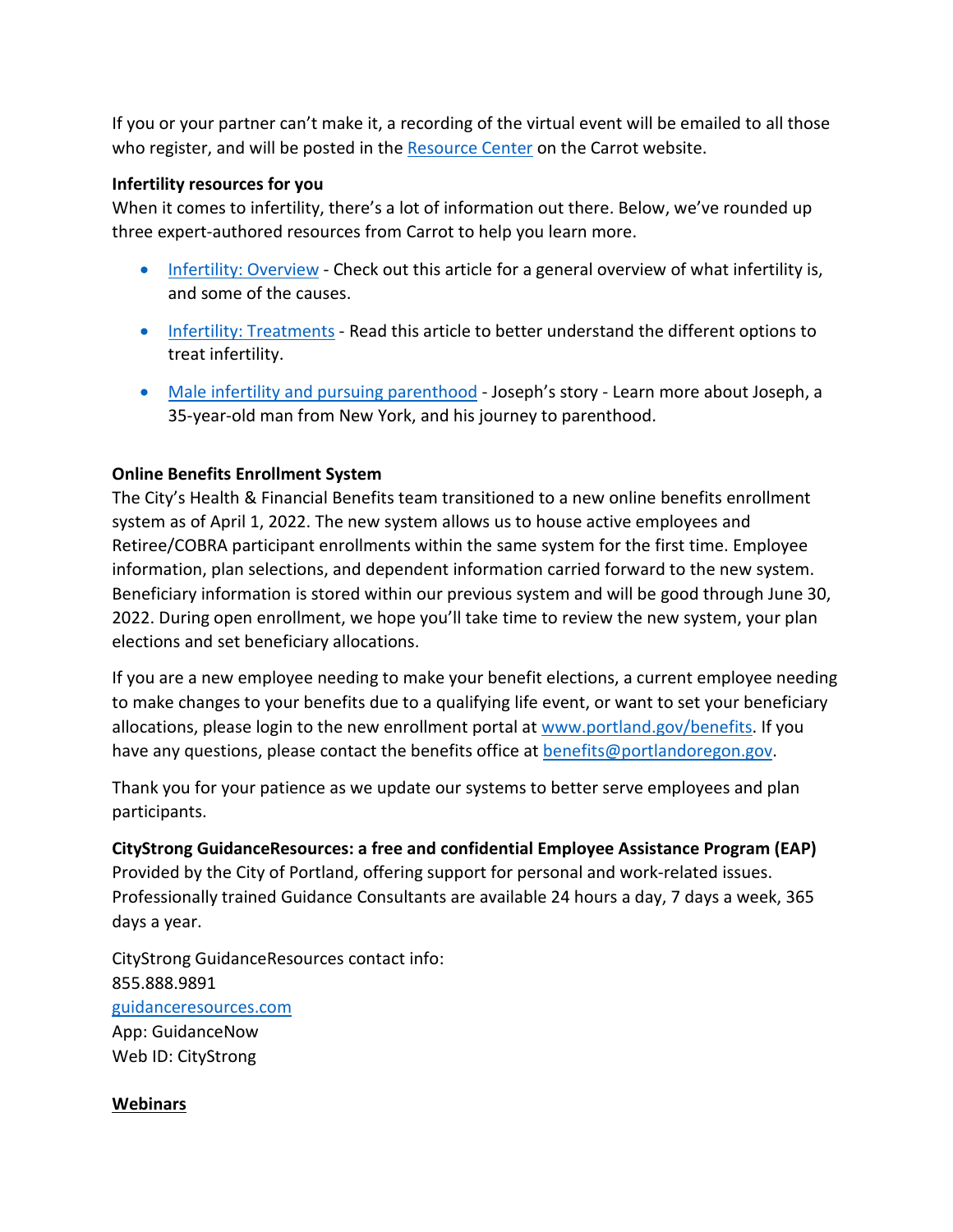#### *Budgeting: Establish good spending and saving habits*

Thursday April 28, 6 a.m. *and* 12 p.m. [Register here.](https://voyafa.zoom.us/webinar/register/WN_jalwtC9vQGa3Bf00BMP-Pw)

*Budgeting: Build your budget using Voya's budget calculator* [Watch this 3-minute video.](https://www.voya.com/page/on-demand/budget-calculator)

#### **Deferred Compensation Program Resources**

#### *Navigating Market Volatility*

If market volatility is causing you to consider making changes to your retirement strategy, keep in mind your long-term retirement planning goals and risk tolerance. A great way to learn more is to [visit this resource page](https://www.voya.com/page/navigating-market-volatility) designed to help you understand the fundamentals of market volatility and learn strategies that can help guide you through uncertain times.

#### *Addressing uncertainty series: Market Volatility*

Market fluctuations may be concerning but saving for retirement involves investing for the long term. Learn about the importance of staying invested and why staying the course matters. [Watch this 1-minute video.](https://www.voya.com/page/on-demand/addressing-uncertainty-series-market-volatility)

#### *Money Management Strategies During Inflationary Times*

The inflation reading from Jan. 2021 to Jan. 2022 was a whopping 7.5%. As a result, inflation worries are now a leading cause of financial anxiety for many households as purchases like groceries, gas, furniture and used cars have spiked in cost. [This article](https://blog.voya.com/financial-decisions/money-management-strategies-during-inflationary-times-nc) provides some great suggested strategies to help lessen the stress and financial bite of your day-to-day finances.

## <span id="page-8-0"></span>**Recruiting**

**Jobs** [Current Internal Recruitments](https://www.governmentjobs.com/careers/portlandor/promotionaljobs) [Current External Recruitments](https://www.governmentjobs.com/careers/portlandor?) [Current Lateral Transfer Opportunities](https://www.governmentjobs.com/careers/portlandor/transferjobs)

# <span id="page-8-1"></span>**Training** *(VIRTUAL)*

#### **Required, All Employees**

Be sure to visit [CityLearner](https://www.portlandoregon.gov/sf) for course descriptions and the most current class details.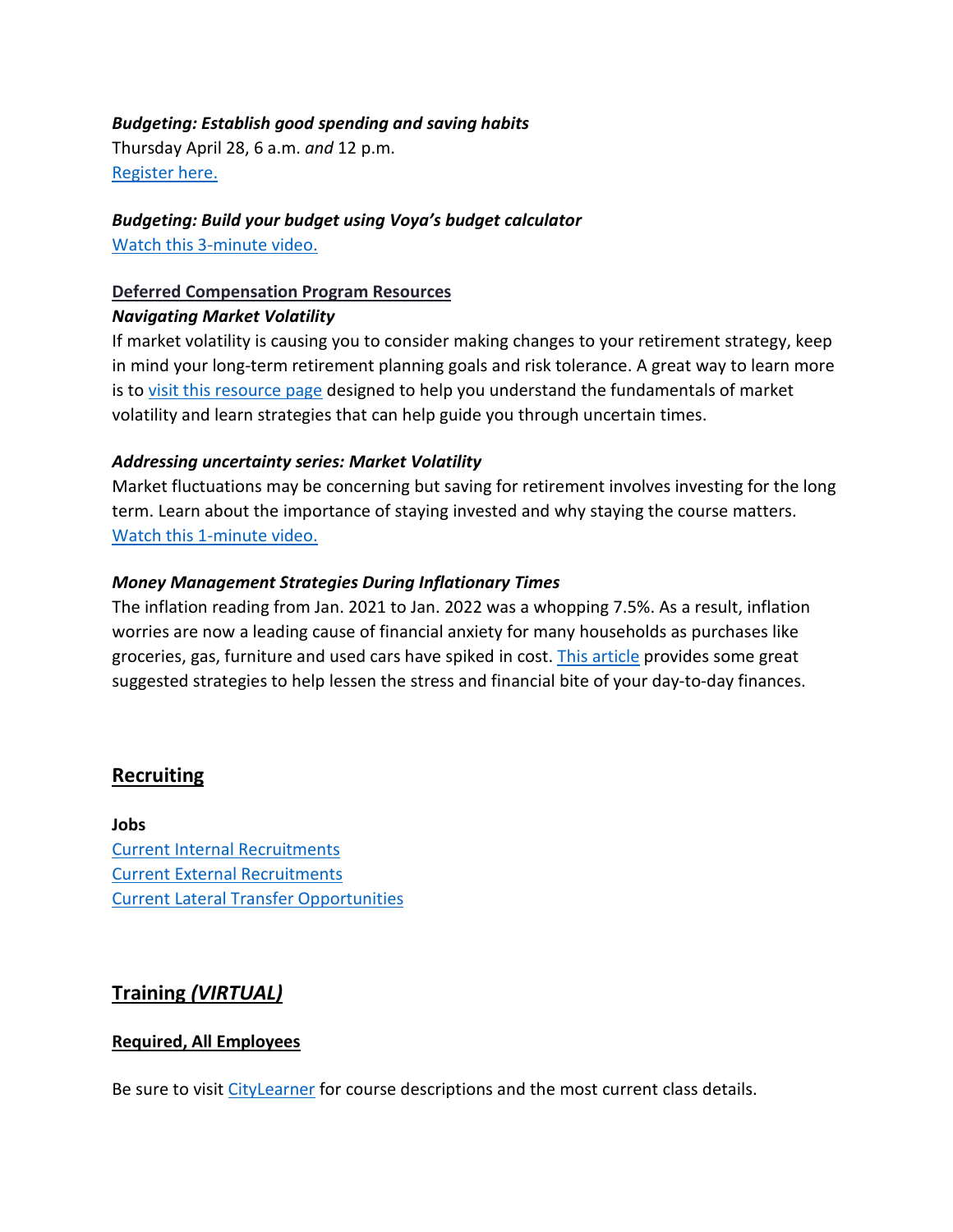# *Workplace Harassment & Discrimination* **Prevention (HR 2.02)** *Initial for Non-Supervisory Employees*

Wednesday, May 11, 4-6 p.m.

*Workplace Harassment, Discrimination, & Retaliation Prevention (HR 2.02) Initial Training for Managers/Supervisors*  Wednesday, July 20, 1-3 p.m.

*Workplace Harassment, Discrimination, & Retaliation Prevention (HR 2.02) Refresher Training for Managers/Supervisors*  Wednesday, June 22, 4-5 p.m.

*Workplace Harassment, Discrimination, & Retaliation Prevention (HR 2.02) for Council Staff* Thursday, May 5, 10:30 a.m. - 12 p.m.

*Reasonable Suspicion of Drug and Alcohol Use Training (DOT), Mgrs./Sups. – Cost \$30.00* Thursday, June 16, 9 a.m. - 12 p.m.

*Reasonable Suspicion of Drug and Alcohol Use Training (Non-DOT) - Mgrs./Sups. – \$30.00* Thursday, June 2, 9-11 a.m.

*Racial Equity 101* Wednesday, May 4, 8:30 a.m. - 12 p.m. Friday, May 13, 1:30-5 p.m.

*General Security Awareness Training* This eLearning is due annually. Here's a link to the course: [General Security Awareness](https://performancemanager4.successfactors.com/sf/learning?destUrl=https%3a%2f%2fcityofport%2eplateau%2ecom%2flearning%2fuser%2fdeeplink%5fredirect%2ejsp%3flinkId%3dITEM%5fDETAILS%26componentID%3dLMS61011035%26componentTypeID%3dELRN%26revisionDate%3d1638978720000%26fromSF%3dY&company=cityofport) 

*Defensive Driver Training -- eLearning now available in CityLearner* The eLearning can be taken at any time. Direct link to the course: [Defensive Driver](https://cityofport.plateau.com/learning/user/common/viewItemDetails.do?OWASP_CSRFTOKEN=5M1O-5ANN-0TLU-3QOL-OISM-MYFY-1V3A-L7M9&componentID=LMS61011177&componentTypeID=ELRN&fromSF=Y&revisionDate=1607576040000&menuGroup=Learning&menuItem=Cur&fromDeepLink=true&hideItemDetailsBackLink=true)

**Leadership Engagement and Development (LEAD) Training for Managers & Supervisors** (These classes are open to *all* Managers and Supervisors for registration.)

**[Emotional Intelligence](https://performancemanager4.successfactors.com/sf/learning?destUrl=https%3a%2f%2fcityofport%2eplateau%2ecom%2flearning%2fuser%2fdeeplink%5fredirect%2ejsp%3flinkId%3dITEM%5fDETAILS%26componentID%3d29034%26componentTypeID%3dILT%26revisionDate%3d1621278240000%26fromSF%3dY&company=cityofport)** Part 1: Wednesday, May 18, 9 a.m. - 12 p.m. Part 2: Friday, May 20, 9 a.m. - 12 p.m.

**[Understanding the Neurology of Equity & Inclusion](https://performancemanager4.successfactors.com/sf/learning?destUrl=https%3a%2f%2fcityofport%2eplateau%2ecom%2flearning%2fuser%2fdeeplink%5fredirect%2ejsp%3flinkId%3dITEM%5fDETAILS%26componentID%3d39004%26componentTypeID%3dILT%26revisionDate%3d1638564360000%26fromSF%3dY&company=cityofport)** [Portland State University, Center for Executive and Professional Education](https://www.pdx.edu/professional-education/)**,** facilitated by [Tia](https://www.pdx.edu/professional-education/profile/tia-coachman)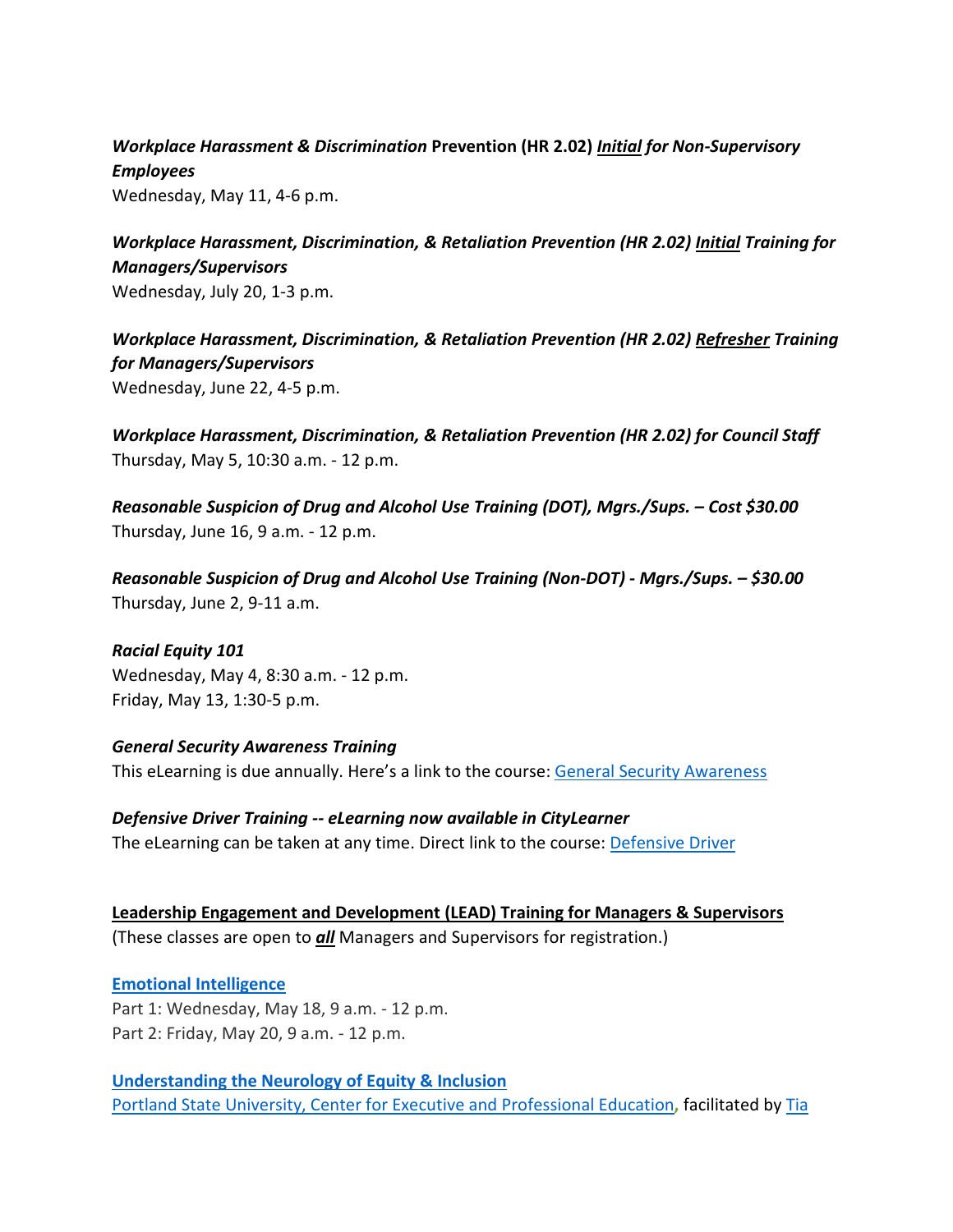#### [Coachman](https://www.pdx.edu/professional-education/profile/tia-coachman)

Thursday, April 28, 9 a.m. - 12 p.m. Thursday, May 5, 9 a.m. - 12 p.m.

## **[Centering Wellbeing: Let's Talk Mental Health!](https://performancemanager4.successfactors.com/sf/learning?destUrl=https%3a%2f%2fcityofport%2eplateau%2ecom%2flearning%2fuser%2fdeeplink%5fredirect%2ejsp%3flinkId%3dITEM%5fDETAILS%26componentID%3d30004%26componentTypeID%3dILT%26revisionDate%3d1625183220000%26fromSF%3dY&company=cityofport)**

Wednesday, May 4, 9 a.m. - 12:30 p.m.

#### **Professional Development**

#### *New Employee Orientation*

Click [New Employee Orientation](https://www.portlandoregon.gov/bhr/77721) for more information. Tuesday, May 10, 10 a.m. - 1:30 p.m. (30-minute lunch break is included)

## *Bloodborne Pathogen Training*

Wednesday, May 4, 1:30-3:30 p.m.

#### *Performance Review Process*

Specifically designed for non-supervisory staff, managers and supervisors. Provides participants with an overview of the fiscal year process. Direct links to the classes: [SuccessFactors Performance Review Process Overview](https://cityofport.plateau.com/learning/user/common/viewItemDetails.do?OWASP_CSRFTOKEN=DU90-LX7U-MJFA-R3RR-74UK-2I97-WO9L-P1RW&componentID=29037&componentTypeID=ELRN&fromSF=Y&revisionDate=1621295700000&menuGroup=Learning&menuItem=Cur&fromDeepLink=true&hideItemDetailsBackLink=true)  [SuccessFactors Performance Review Process Overview for Managers and Supervisors](https://sts.portlandoregon.gov/adfs/ls/?SAMLRequest=hZJPb9swDMW%2FisC7bUVL61SIU2QLigXYH7fxethlUGU6FSBLnig367ev7aRbd0mv0iPf449cXv9pLXvCQMa7AmYpB4ZO%2B9q4fQE%2FqptkAderJanWik6u%2B%2Fjo7vB3jxTZUOhIHn8K6IOTXpEh6VSLJKOWu%2FXXL1KkXHbBR6%2B9BbYZCo1TcTJ7jLEjmWUUKe18iFa52gfce5fu%2FVOm6oYySxmwGx80Tt4FNMoSAttuCvg1V3n90OirZJZ%2FwGTeIE%2BuLgRPxEWuZwKV5vnlICXqcesoKhcLEFyIhItELKpZLvlc8stULPhPYOUp5UfjjtOfG%2BnhKCL5uarKpPy%2Bq4Ddv1IcBHBiJif38BbW%2BcaKCMPIB1avfA6HQ0q91kjUKB19oFT7NtMmPvtmBLfM3nr93da3ofl2U3pr9DNbW%2BsPnwKqiAXE0OOEtVXxfJzxxdRJM0llN05IEV0EtivH%2Fre9sqYxGP6t8924kK1Oif%2B%2FqNUL&RelayState=%2Fsf%2Flearning%3FdestUrl%3Dhttps%253a%252f%252fcityofport%252eplateau%252ecom%252flearning%252fuser%252fdeeplink%255fredirect%252ejsp%253flinkId%253dITEM%255fDETAILS%2526componentID%253d29040%2526componentTypeID%253dELRN%2526revisionDate%253d1621298220000%2526fromSF%253dY&SigAlg=http%3A%2F%2Fwww.w3.org%2F2000%2F09%2Fxmldsig%23rsa-sha1&Signature=Nh05m6BdIM%2FxvyYo0XGgvYRymZoYM8duNho3YqhMrhB7dt0AJszl8HP9tMyr1Rm970uBY8qN1OK2VQ1DitXtL9X5kz06hi1lh1qU%2BNQBVJv%2F2mbWdoqb58FMYKiqv97cu9yMld0iUdw6Mkp%2FB1rVy%2F6nxhm7IUmo9suGPepTh6k%3D)

#### **Procurement Training**

#### *Cooperative and City Agreements*

Tuesday, May 3, 9-11 a.m. [Join Microsoft Teams Meeting](https://teams.microsoft.com/l/meetup-join/19%3ameeting_YTUwYjg0ODEtMTZiMS00ZmRlLThjODctZDE5NDdkNzg1ZTdh%40thread.v2/0?context=%7b%22Tid%22%3a%22636d7808-73c9-41a7-97aa-8c4733642141%22%2c%22Oid%22%3a%2286b2ae6e-2fe6-44ca-9974-4b60b2e2cd99%22%7d) [+1 971-323-0035](tel:+19713230035,,619033769) Conference ID: 619 033 769#

#### *Introduction to Procurement*

Learn the fundamentals of public procurement at the City of Portland. This course is recommended before taking other courses in the curriculum. Wednesday, May 18, 9-11 a.m. [Join Microsoft Teams Meeting](https://teams.microsoft.com/l/meetup-join/19%3ameeting_OWI3OGJlZDAtYTlhYS00ZWQ0LTkwNWYtOTM5YmZlYzI1MmIx%40thread.v2/0?context=%7b%22Tid%22%3a%22636d7808-73c9-41a7-97aa-8c4733642141%22%2c%22Oid%22%3a%2286b2ae6e-2fe6-44ca-9974-4b60b2e2cd99%22%7d) [+1 971-323-0035 C](tel:+19713230035,,379601170)onference ID: 379 601 170#

#### *Contractual Risk*

Learn the basic terminology associated with contractual risk, common insurance coverages required by the City of Portland, and how to use the new Risk Assessment Tool. Tuesday, May 24, 9-11 a.m. [Join Microsoft Teams Meeting](https://teams.microsoft.com/l/meetup-join/19%3ameeting_ZjhkNmE5Y2EtODgyZS00NGQ4LTkxZGEtMDY1ZTE4YzdlYmZh%40thread.v2/0?context=%7b%22Tid%22%3a%22636d7808-73c9-41a7-97aa-8c4733642141%22%2c%22Oid%22%3a%2286b2ae6e-2fe6-44ca-9974-4b60b2e2cd99%22%7d) [+1 971-323-0035,](tel:+19713230035,,900700535) Conference ID: 900 700 535#